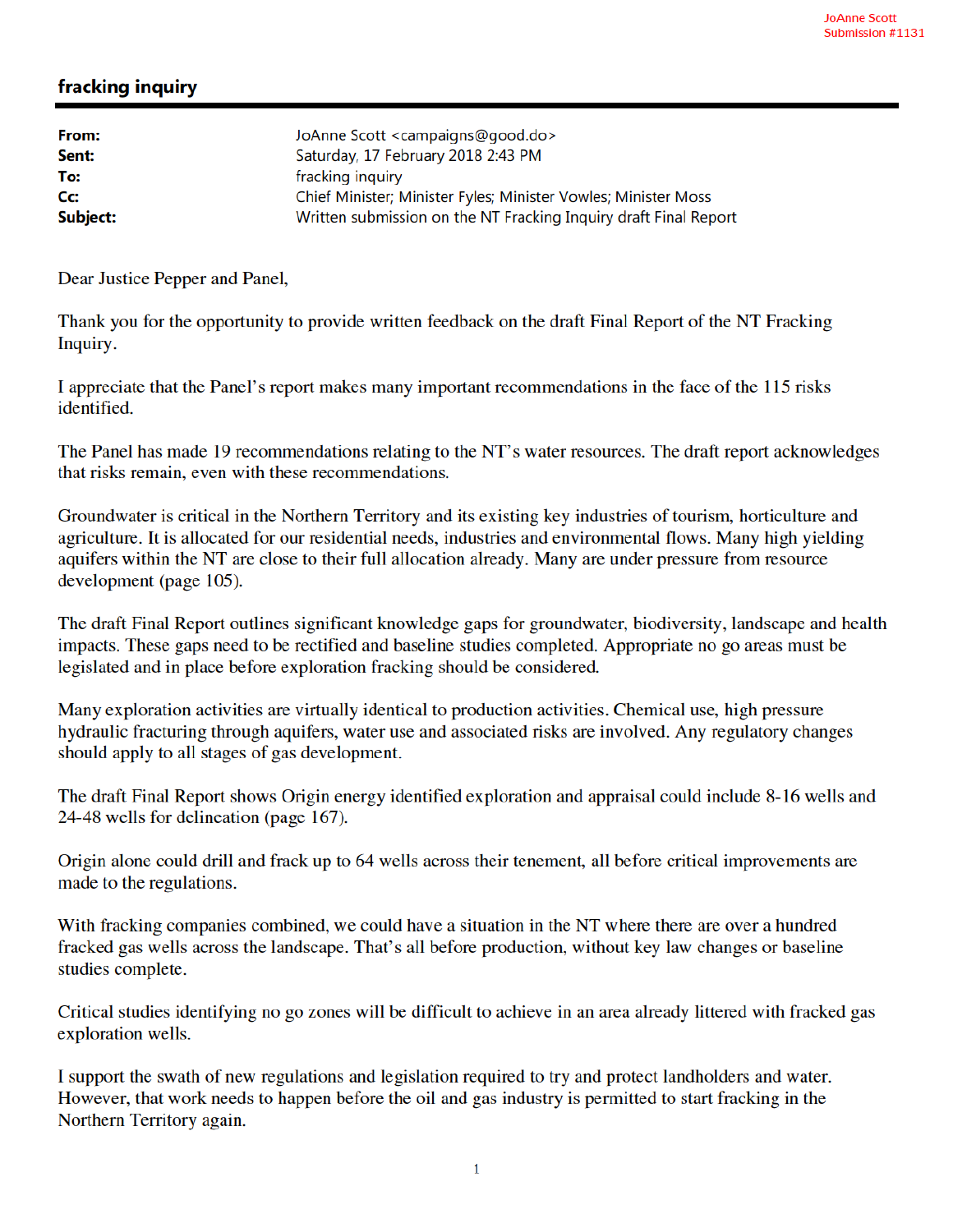The below critical recommendations must be improved and work completed BEFORE EXPLORATION fracking takes place.

Recommendation 5.1 (Enforceable code of practice for abandonment of onshore gas wells)

Recommendation 5.6 (Wastewater management framework)

Recommendation 7.1 (Water Act amended for shale extraction licence and payment for water)

Recommendation 7.4 (Strategic regional environmental and baseline assessment (SREBA), including a regional groundwater model, be developed and undertaken)

Recommendation 8.4 (Fire management plan and 10 year baseline assessment)

Recommendation 9.2 (Code of practice be developed and implemented for monitoring, detection and reporting of methane emissions)

Recommendation 10.1 (Human Health Risk Assessment prepared and approved)

Recommendation 12.11 (Social impact management plan) This recommendation should also be extended to allow for the legal right to say 'no' to fracking.

Recommendation 14.1 (Design and implement a full cost recovery system for fracking regulation)

Recommendation 14.16 (Legislation to regulate seismic surveys, drilling, hydraulic fracturing, and well abandonment)

Recommendation 14.18 (Fit and proper person test)

Recommendation 15.1 (Strategic regional environmental and baseline assessment (SREBA) undertaken and no go zones implemented)

In the NT there is a saying, "Once you frack you can't go back." Exploration fracking is no different. The studies, legal improvements and no-go zones suggested by the panel are critical. They must be actioned before any further fracking exploration.

Let's not wait until the production phase to put in place critical new regulations and laws. We must avoid delays to the protection of the Northern Territory's water, landscapes and people.

As I have previously raised at community forums, Territorians are tired of carrying the financial burden to clean up the mess of big exploration and mining corporates, whilst they pocket the financial gain. The NTG already has difficulty managing other forms of exploration and addressing environmental responsibility. So why rush onto something else in the meantime or in advance of more information.

Thank you for considering my feedback on this critical matter for the future of the Northern Territory, future generations and its current industries.

Yours sincerely, JoAnne Scott Humpty Doo , Northern Territory, 0836, Australia

This email was sent by JoAnne Scott via Do Gooder, a website that allows<br>people to contact you regarding issues they consider important. In accordance with web protocol FC 3834 we